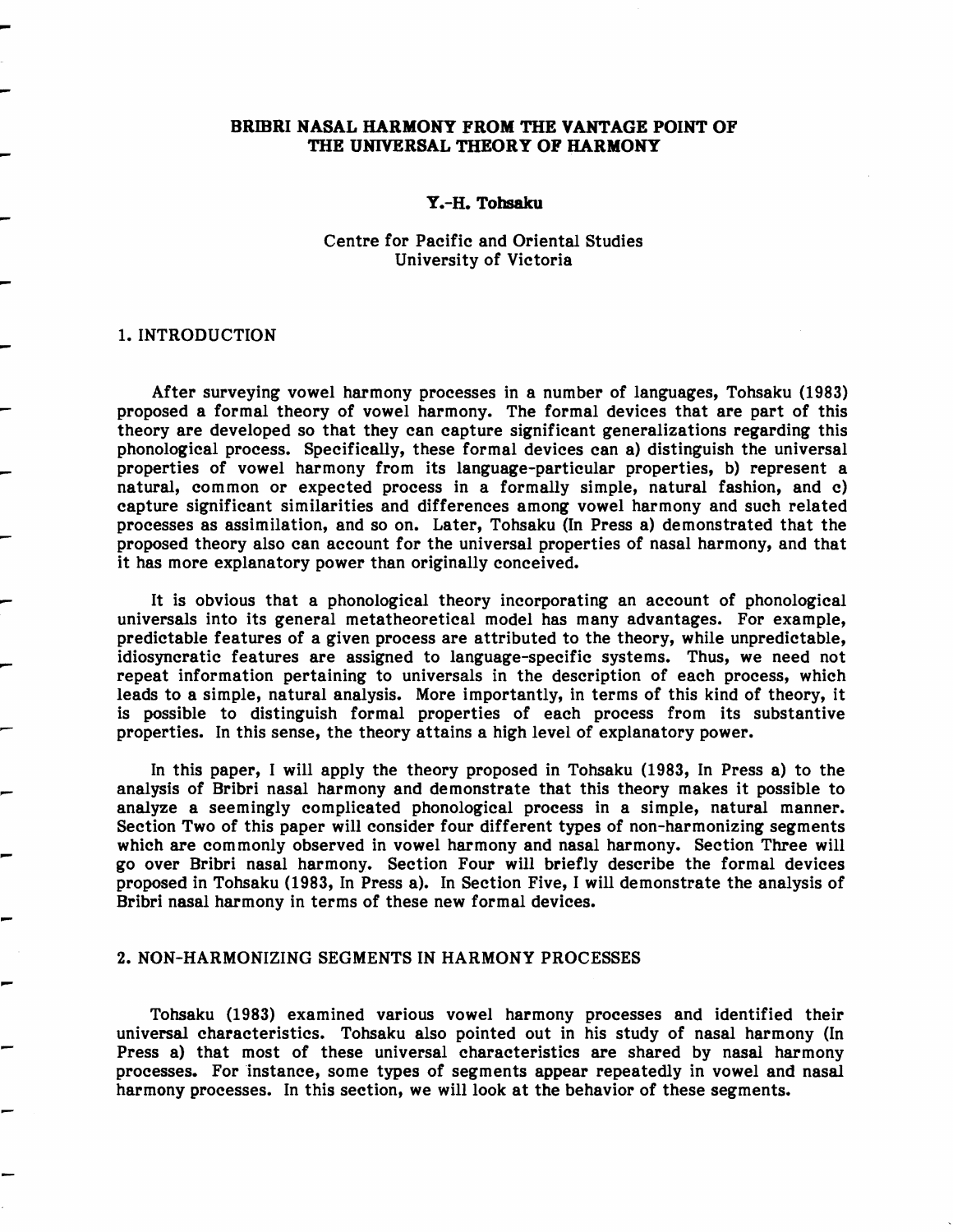## 2 TOHSAKU

Any harmony process has a type of segment which initiates the process, i.e. which determines the quality of segments affected by the assimilatory process. This type of segment is called a *triggering segment.* The function of a triggering segment (T) can be illustrated as follows:



In illustration (1), the line with an arrow represents a flow or direction of a harmony process. Circled segments represent those affected by harmony. These segments are called *target segments* or *harmonizing segments.* In vowel harmony, the triggering segment is typically a vowel, while in nasal harmony, it can be either a nasal vowel or a nasal consonant. A triggering segment can be morphologically determined (e.g. a rootinitial vowel) or phonologically determined (e.g. any  $[+$  round] vowel in the word). In some harmony processes, such morphological features as [+ plural] and [+ 3rd person] trigger the process. Tohsaku (In Press b) claims that the directionality of harmony is universally bidirectional when the triggering segment is morphologically determined. On the other hand, it must be language-specifically specified when the triggering segment is phonologically determined.

The second type of segment is an *opaque segment,* which stops harmony initiated by a triggering segment (or other opaque segments) and triggers a new harmony process. Thus, it defines a new domain of harmony. The function of an opaque segment can be illustrated as follows:



In (2), the opaque segment is marked with the symbol O. The flow of harmony initiated by the triggering segment T is stopped by the opaque vowel and it, in turn, triggers a new harmony process. A triggering segment and an opaque segment differ in the value of a harmonizing feature. For instance, if  $[+ \text{ ATR}]$  vowels are triggering vowels,  $[- \text{ ATR}]$ vowels could be opaque.<sup>2</sup> Nasal harmony, in which  $[+$  nasal] segments typically trigger the process, does not have an opaque segment, since [- nasal] segments cannot trigger the harmony. Tohsaku (1983) points out that the operation of a triggering vowel universally precedes that of an opaque vowel in a vowel harmony process when it has an opaque vowel.

The third type of segment is a *neutral segment,* which is represented by the symbol N in (3) below. This segment is not affected by harmony. The flow of harmony passes over it. The behavior of a neutral segment can be illustrated as follows:

S represents a segment.

ATR stands for the phonetic feature Advanced Tongue Root.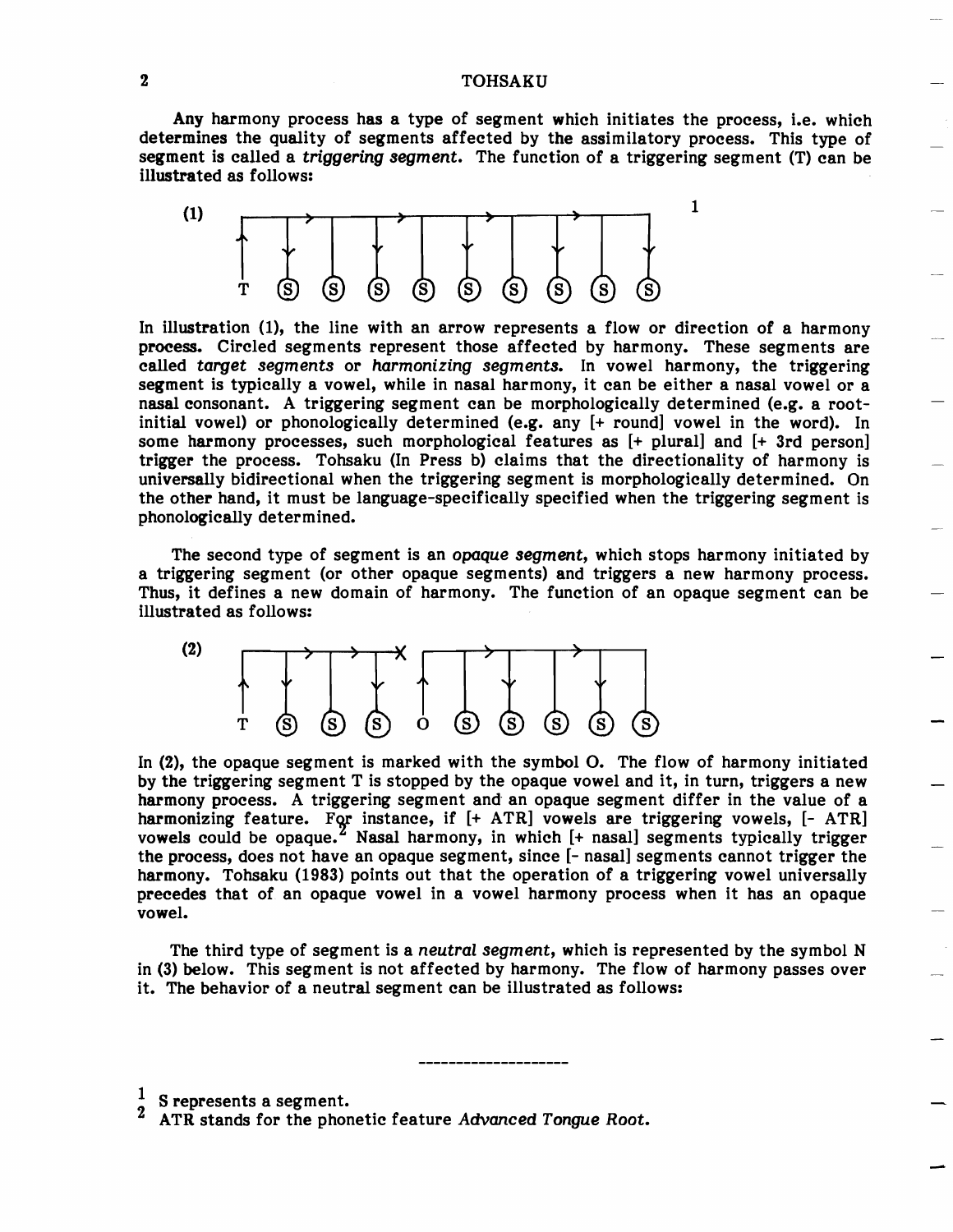

The fourth and last type of segment commonly observed in harmony processes is a blocking segment, which is shown with the symbol B in (4). This type of segment blocks the flow of harmony triggered by a triggering segment or an opaque segment. Unlike an opaque segment, however, it cannot define a new domain of harmony, i.e. it cannot trigger a new process of harmony as illustrated in (4):



In (4), it must be noted that all segments after a blocking segment are not circled, thus, not harmonized.

The four types of segments discussed above are not harmonized, contrasted with target or harmonizing segments, in harmony processes. Therefore, these four types of segments are called non-harmonizing segments.

### 3. BRIBRI NASAL HARMONY: FACTS

...

...

In this section, we will examine the nasal harmony process of Bribri and consider the behavior of the non-harmonizing segments discussed in the preceding section. The data presented here are all from Constenla (1981, 1985).

Bribri has an underlying contrast between oral and nasal vowels in a tonic syllable.<sup>3</sup> In other words, the occurrence of oral and nasal vowels in this context is unpredictable. Underlyingly, only oral vowels appear in an atonic syllable. Besides, there is no underlying nasal consonant in this language. The occurrence of surface atonic nasal vowels and nasal consonants is accounted for as the result of a nasal harmony process triggered by a tonic nasal vowel. Thus, a tonic nasal vowel is the triggering segment of this nasal harmony process. The possible harmonizing segments of this nasal harmony are atonic vowels and voiced consonants. Let us consider the following examples:

| (5) | (a) | $\sqrt{d_3}$ au/<br>m | $[\mathop {{\bf{\hat{pa}}}\nolimits\bf{\hat{\hat u}}{\hat 1}}\nolimits]^4$ | 'my pot'   |
|-----|-----|-----------------------|----------------------------------------------------------------------------|------------|
|     | (b) | $\sqrt{d}$ zau/       | $\widehat{[d3a1]}$                                                         | 'my house' |

- 3 This language has four different tone types: high  $\frac{1}{1}$ , low  $\frac{1}{1}$ , high-low  $\frac{1}{1}$ , and low-high *Ivl.*
- <sup>4</sup> In these phonological and phonetic representations  $\lbrack \wedge \rbrack$  indicates lesser loudness and length. See Constenla (1981).  $\sqrt{1}$  is an alveolar lateral flap.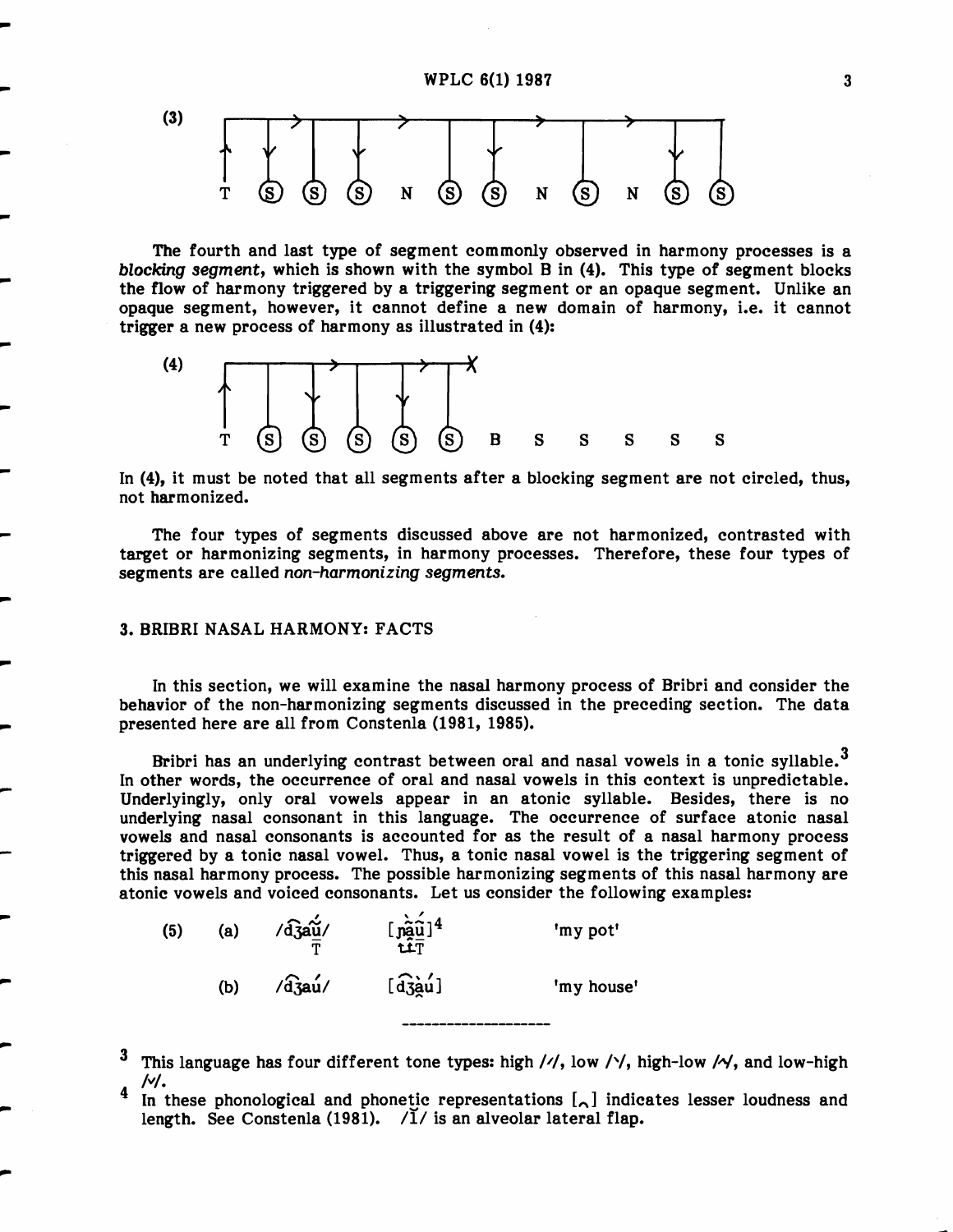| (c) | /dabũ/                 | $\begin{bmatrix} \hat{\mathbf{n}} & \hat{\mathbf{m}} & \hat{\mathbf{m}} \\ \mathbf{m} & \hat{\mathbf{m}} & \hat{\mathbf{m}} \end{bmatrix}$ | 'feline' |  |  |  |
|-----|------------------------|--------------------------------------------------------------------------------------------------------------------------------------------|----------|--|--|--|
| (d) | $/ba\hat{\tilde{u}}k/$ | $\begin{bmatrix} \frac{\lambda}{2} \\ \frac{\lambda}{2} \\ \frac{\lambda}{2} \end{bmatrix}$                                                | 'to tie' |  |  |  |

In this nasal harmony process, voiceless consonants function as a blocking segment. Consider the following examples:

(6) (a) /saka $1a/$  [sak $a/2$ ] 'smoke'  $\overline{B}$   $\overline{T}$   $\overline{B} \overline{L} \overline{T}$ (b)  $/\text{ba} \frac{\hat{\text{bs}}\hat{\text{us}}}{'}$  [batch  $\hat{\text{bs}}\hat{\text{us}}'$ ] 'hummingbird'  $\overline{B}$   $\overline{T}$   $\overline{B}$   $\overline{T}$ 

Also, tonic vowels are blocking segments.

(7) (a) 
$$
/b\frac{d}{d}u
$$
  
\n $\frac{d}{dT}$   $\left[\begin{array}{cc} b\frac{d}{d}u\\ \frac{d}{dT}\end{array}\right]$  'to heat'  
\n(b)  $/d\frac{d}{d}b\frac{d}{d}y$   $\left[\begin{array}{cc} d\frac{d}{d}a m\frac{d}{d} \\ \frac{d}{dr}\frac{d}{d}\end{array}\right]$  'relative'

As seen from the following examples, the directionality of this nasal harmony process is limited to leftwards:

| (8) | (a) | $\frac{1}{\sqrt{2}}$ $\frac{1}{\sqrt{2}}$ $\frac{1}{\sqrt{2}}$ $\frac{1}{\sqrt{2}}$ $\frac{1}{\sqrt{2}}$ $\frac{1}{\sqrt{2}}$ $\frac{1}{\sqrt{2}}$ $\frac{1}{\sqrt{2}}$ $\frac{1}{\sqrt{2}}$ $\frac{1}{\sqrt{2}}$ |                                                                                                                                                                                                    | 'three pounds' |
|-----|-----|-------------------------------------------------------------------------------------------------------------------------------------------------------------------------------------------------------------------|----------------------------------------------------------------------------------------------------------------------------------------------------------------------------------------------------|----------------|
|     | (b) | $\frac{1}{T}$ kal $\frac{2}{T}$                                                                                                                                                                                   | $*$ [manalka]<br>$[\begin{matrix}\n\mathbf{k}\n\widetilde{\mathbf{a}}\n\widetilde{\mathbf{l}}\n\widetilde{\mathbf{e}}\n\widetilde{\mathbf{b}}\n\end{matrix}]$<br>*[ $k\tilde{a}$ lem] <sup>5</sup> | 'catfish'      |

The Bribri harmony process does not have a neutral segment.

This nasal harmony process can be summarized as follows:

(9) Bribri Nasal Harmony

(a) Triggering Segments: Tonic nasal vowels

(b) Blocking Segments: Voiceless consonants and Tonic oral vowels

-

- (c) Directionality: Leftward only
- (d) Harmonizing Feature: [+ nasal]

 $5$  Later, a local nasalization rule changes [kaleb] to [kalen].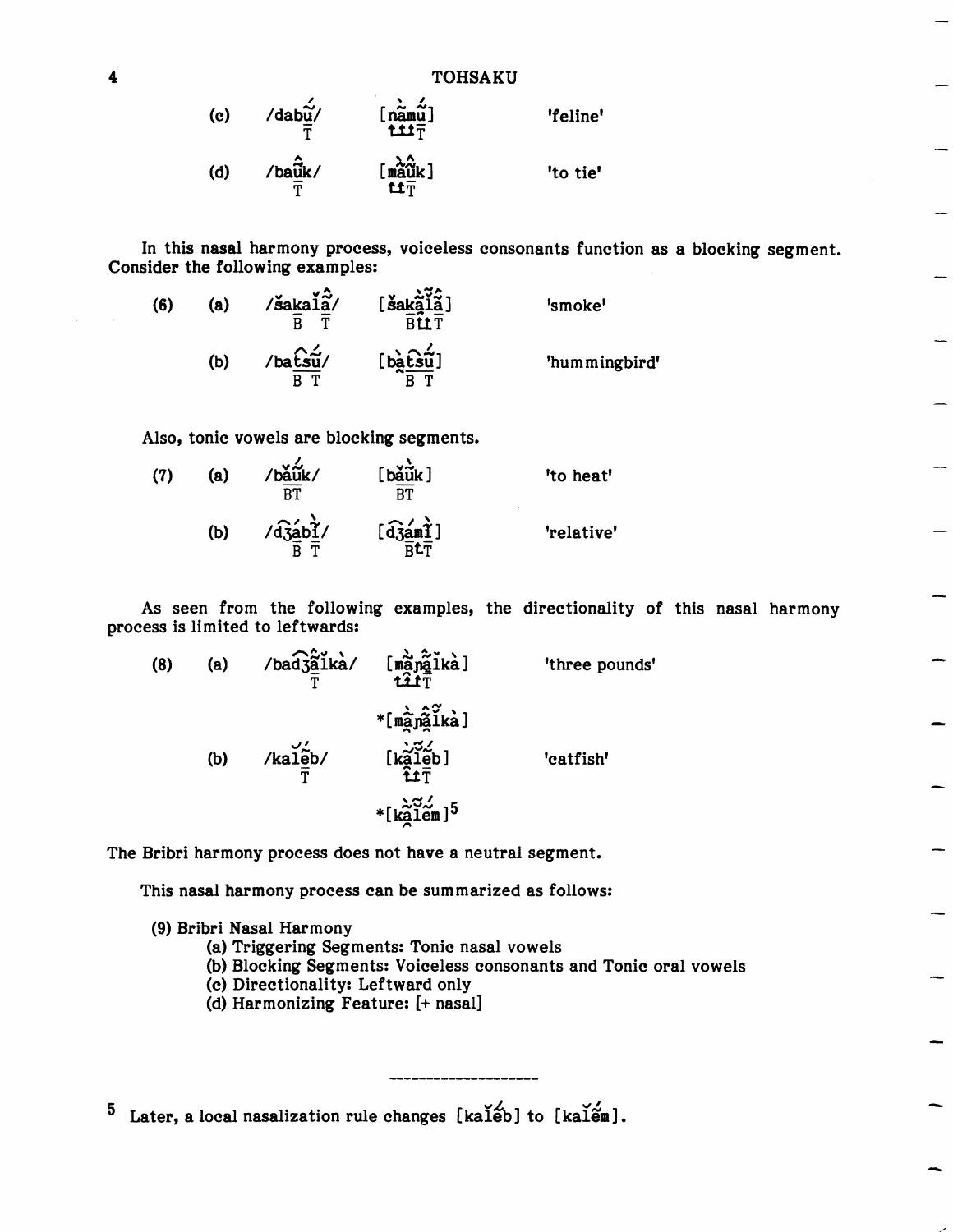# $WPLC 6(1) 1987$  5

According to Constenla (1985), Northern Cabecar, a neighboring sister language of Bribri, also has a nasal harmony process. In the northern dialect of this language, Constenla reports that some voiceless consonants do not block a nasalization process. Consider the following example:

 $(10)$  /batsu/ [matsu] 'hummingbird'

In (10), the voiceless consonant  $[\hat{ts}]$  functions as a neutral segment, so that nasalization passes over this segment.

## 4. A FORMAL THEORY OF HARMONY

...

r

r

r

r  $\overline{a}$ 

r :

r i

,.... I

Tohsaku (1983) proposed a non-linear analysis of vowel harmony which can account for the general, universal characteristics of this process, i.e. features which are commonly observed in this process, as well as the four types of segments discussed above, in a simple and natural way. Tohsaku (In Press a) further demonstrated that this formal theory of vowel harmony can account for the universal features of nasal harmony with a little modification.

This new theory of harmony requires the following set of formal devices:

- (11) A Set of Formal Devices
	- (a) Projection
	- (b) Foot Assignment
	- (c) Labeling Assignment
	- (d) Percolation

All harmony rules necessitate these four devices or subrules, which apply in the order shown above.

The notion of projection was first proposed by Vergnaud (1976). Halle (1979: vi) defines it concisely as "...given a phonological representation speakers readily construct various subrepresentations by deleting systematically certain specified items from the former". Many phonological rules effectively disregard certain segments and operate only on a string of specified segments. Vowel harmony processes apply to all and only vowels in the domain of a word, and consonants do not interfere with the application of vowel harmony nor are they affected by it. That is to say, vowel harmony effectively and systematically disregards consonants and operates on a subrepresentation in which all consonants are deleted, i.e. it operates only on the [+ syllabic] projection. I claim that vowel harmony operates universally on the [+ syllabic] projection in the domain of a word, unless otherwise stipulated. Vocalic segments separated by intervening consonants in the underlying representation become adjacent to one another after the [+ syllabic] projection. In this way, the phonological rule of vowel harmony need not refer to any consonants. Thus, if we use projection, it is possible to eliminate all variables from the phonological rule of vowel harmony and simplify it. On the other hand, in nasal harmony, all segments in a word are projected, unless otherwise specified in a language-particular rule. Arguments for this type of projection in nasal harmony are demonstrated in Tohsaku (In Preparation).

Segments in particular projection are gathered into a constituent-like grouping, according to Vergnaud (1976). Specifically, projected segments are grouped so as to join together into a tree-like structure called a foot. I will call this grouping foot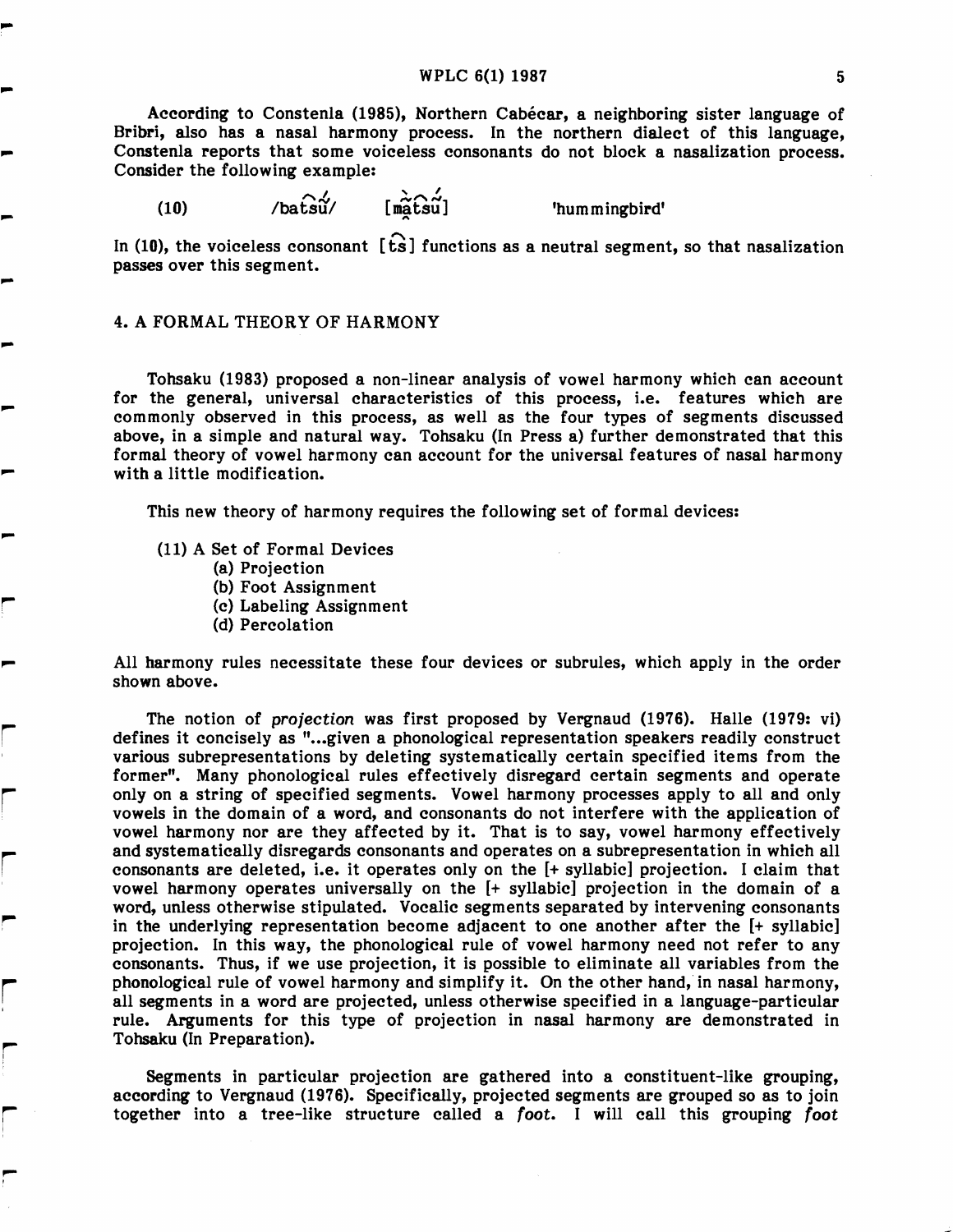#### **TOHSAKU**

*assignment.* Right-branching and left-branching trees are widely used in Metrical Phonology, while multi-branching trees are predominantly used in Autosegmental Phonology.6 It would be unnecessary to mention the usefulness of these trees for the analysis of, especially, stress and tone. I use the following type of tree structure. Here S represents a segment projected by the vowel harmony or nasal harmony projection.



This structure looks like a wisteria trellis or grape trellis, so I will call this structure *trellis-branching tree.* Arguments for the trellis-branching rather than other branchings in the analysis of harmony are shown in Tohsaku (1983). In the trellis-branching tree structure in (12), x is called a tip, while y is called a node.

Vergnaud (1976), furthermore, claims that segments gathered into a single tree could share some features specified by a rule. Those features specified by a rule can move through a tree. This moving process is called *percolation.* In theories which use a rightbranching or left-branching tree, percolation usually takes place from the head, tail, or highest node of a given tree.<sup> $\ell$ </sup> If features move from one of the segments grouped into a trellis-branching tree, we must clearly specify which segment initiates the percolation of a specified feature, since the trellis-branching tree structurely does not have a head, tail, or a highest node from which Vergnaud claims percolation is initiated.

In the present framework, the mode of percolation is determined by labels assigned to parts of the trellis-branching tree, specifically, nodes or tips. After the vowel harmony or nasal harmony projection and foot assignment derive a subrepresentation for vowel harmony or nasal harmony, *labeling assignment* rules apply. Two labels are needed in the analysis of harmony: one is a Percolator (P)-label and the other is a Cork (C)-label. The assignment of these labels is language-specific, so vowel harmony or nasal harmony rules in each language must specify where these labels are assigned in the tree. The functions of labels, however, is determined universally, so that a language-specific rule of harmony processes need not include information about their functions.

A P-label has two functions: (a) it initiates percolation from the segment to which it is assigned; (b) it stops percolation initiated by any other P-label(s). A C-label has only one function: it stops the flow of percolation initiated by a P-label.

These three types of trees are illustrated as follows: ese three types of trees are illustrated as follows:

left-branching right-branching 'multi-branching In the following left-branching tree, x is the head, y is the tail, and z is the highest node.

 $x \wedge \vee \vee \vee y$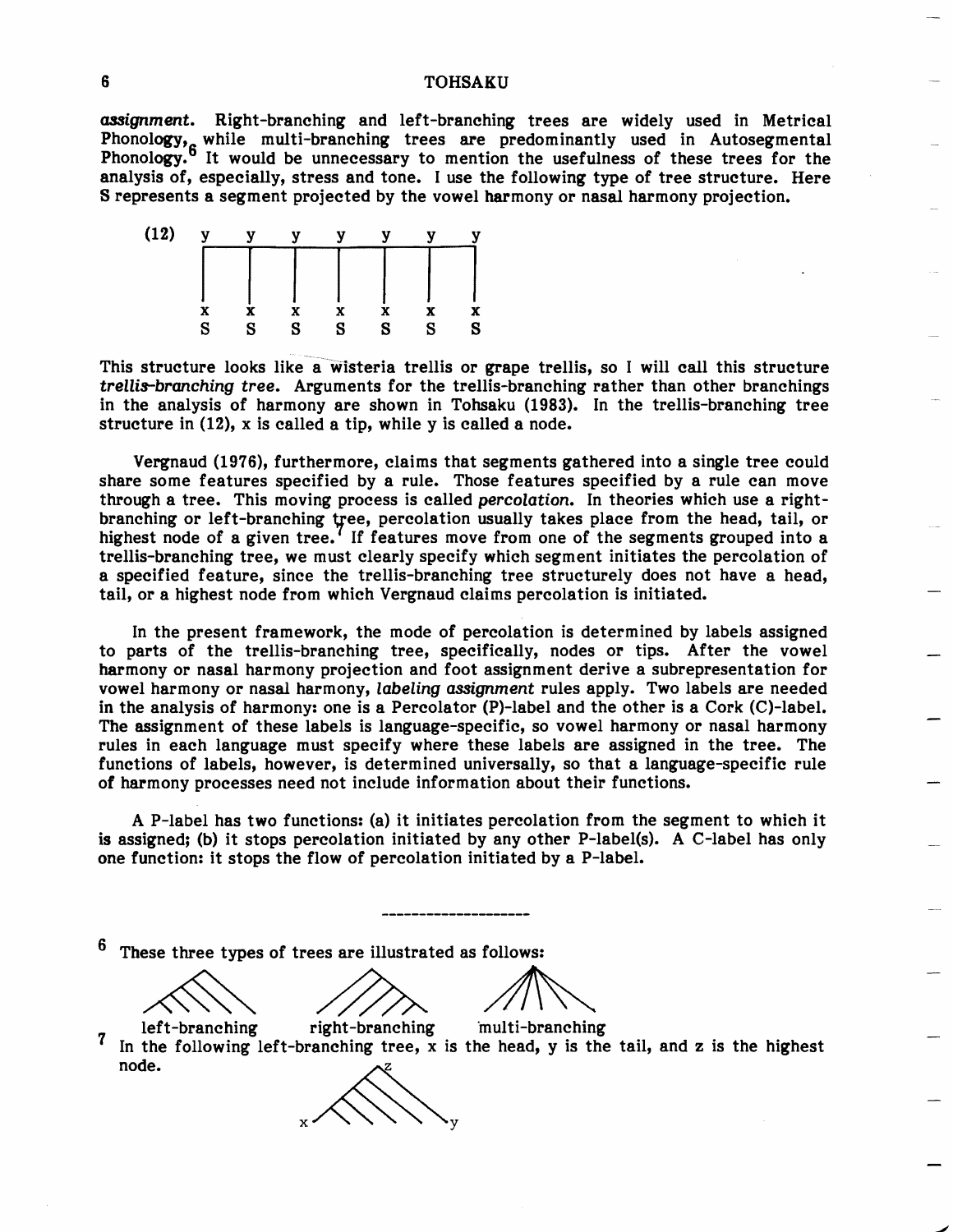The following is a typical labeling assignment (sub)rule used in a rule of harmony:

(13) Schemata for Labeling Assignment Rules

- (a) Assign a P-Iabel to a node immediately governing a segment x.
- (b) Assign a C-Iabel to a tip immediately governing a segment y.

These rules apply to the subrepresentation for vowel harmony or nasal harmony, and the following representation is derived:



As seen in (14), more than one labeling assignment rule can apply to a single tree, so long as there is a segment which satisfies the condition described in labeling assignment rules.

Classes of segments which typically appear in harmony processes are accounted for by the following labeling modes:

- 15) (a) Triggering: a P-Iabel assigned to its node
	- (b) Opaque: a P-Iabel assigned to its node
	- (c) Neutral: a C-Iabel assigned to its tip
	- (d) Blocking: a C-Iabel assigned to its node

After labeling assignment rules assign labels to certain parts of trees (i.e. tips or nodes), percolation takes place. The following is a typical percolation rule for harmony processes:

(16) [+ feature $\alpha$ ] percolates.

Percolation features are determined language-specifically, but the mode of percolation is determined by the universal function of the labels assigned to trellis-branching trees, and by the universal principle of percolation shown below:

(17) The Percolation Principle

"...

"... f

,... t

,...

The value for specified features of a segment with a P-Iabel are percolated and spread to other segments where they distribute or supplant the value for these features.

Unless otherwise stipulated, percolation proceeds both rightwards and leftwards in a tree. In vowel and nasal harmony processes whose triggering segments are phonologically determined, the directionality is unpredictable. Therefore, it is specified in a languagespecific rule. In these processes, percolation is restricted only to rightwards or leftwards. I shall call rightward percolation, perc-right, and leftward percolation, percleft.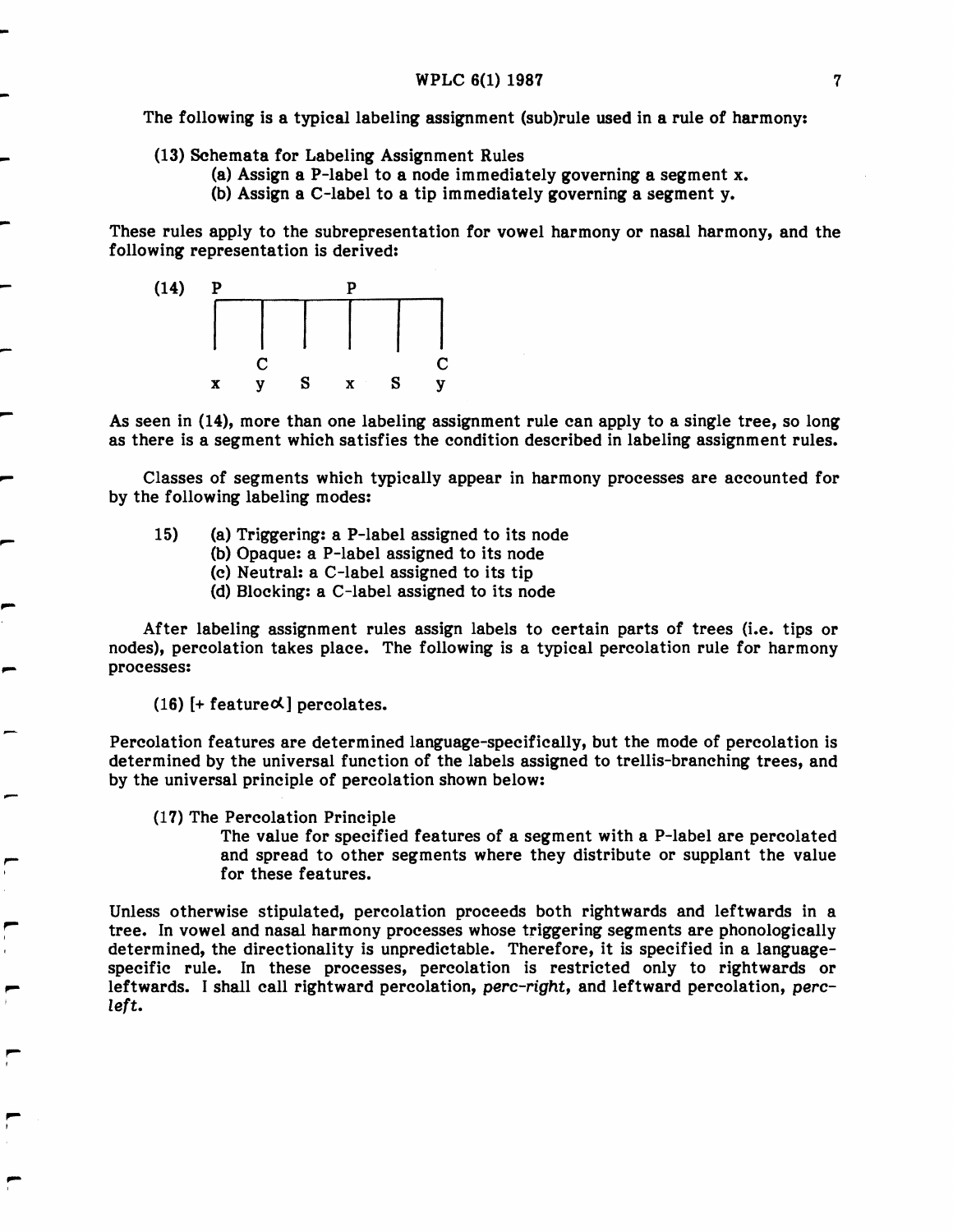### 5. BRIBRI NASAL HARMONY: ANALYSIS

In this section, I will show an analysis of Bribri nasal harmony in the theoretical framework presented in the preceding section.

It is considered that the universal projection for nasal harmony, i.e. the projection of all segments inside a word, applies to this nasal harmony process. Therefore, we need not specifically include this information in the description of Bribri nasal harmony. Those segments projected are automatically assigned a trellis-branching tree. This is also taken care of by the theory.

In the theory introduced above, non-harmonizing segments are accounted for by labels. The Bribri nasal harmony rule has the following labeling assignment rules:

- (18) (a) Assign a P-Iabel to the node immediately governing a tonic nasal vowel.
	- (b) Assign a C-Iabel to the node immediately governing a voiceless consonant or a tonic oral vowel.

The harmonizing feature is specified by the following percolation rule:

(19) [+ nasal] peres-left.

As discussed in Sections Two and Four, when a triggering segment is phonologically determined, the directionality of harmony must be specified in a language-specific rule. In Bribri, the triggering segment is a tonic nasal vowel, thus, phonologically determined. Therefore, the directionality is specified as 'peres-left' in the above rule.

Let us apply these rules to some examples. In the following derivations, I will omit the universal projection and foot assignment. Instead, I will show the derivation after the application of these two universal rules.

The following is the derivation of (Sa) 'my pot' and (5b) 'my house'.



In (20a), the feature  $[+$  nasal] is percolated from the word-final  $/u/$ , to which a P-label is assigned, and the remaining segments are nasalized following the Percolation Principle (17). In (20b), however, no P-Iabel is assigned since there is no segment which satisfies the structural description of the rule (18a) above. Therefore, nothing takes place in this word.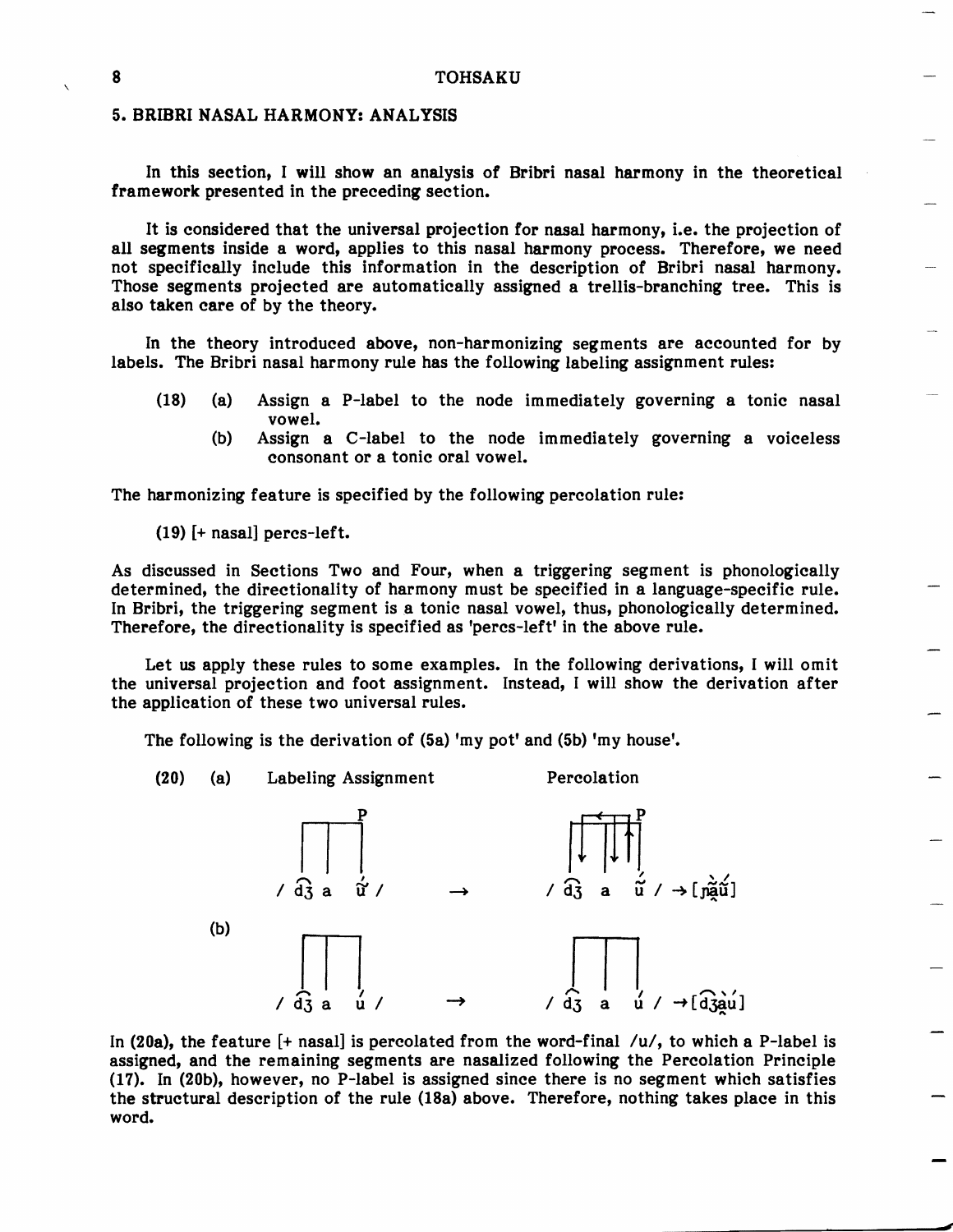

In these words, the node governing a tonal oral vowel is assigned a C-label. By the universal function of a C-label, the percolation is stopped as shown by an X in (21). The same is true with the derivation of (7a) 'to heat' and (7b) 'relative'.



The node governing a tonic oral vowel is assigned a C-label. Therefore, percolation is stopped there.

Let us consider the derivation of (8a) 'three pounds'.

I

r

"..

,...

I

,.. 



Although  $/1/$  is a possible harmonizing segment, the percolation is restricted to leftward direction by percolation rule (19), so that it is not nasalized.

> As discussed in Section Three, in northern Cabécar, some voiceless consonants function as neutral segments. It is considered that these consonants are assigned a Clabel at their tip in the tree, instead of a C-Iabel at their node. Let us consider the derivation of (10) 'hummingbird'.